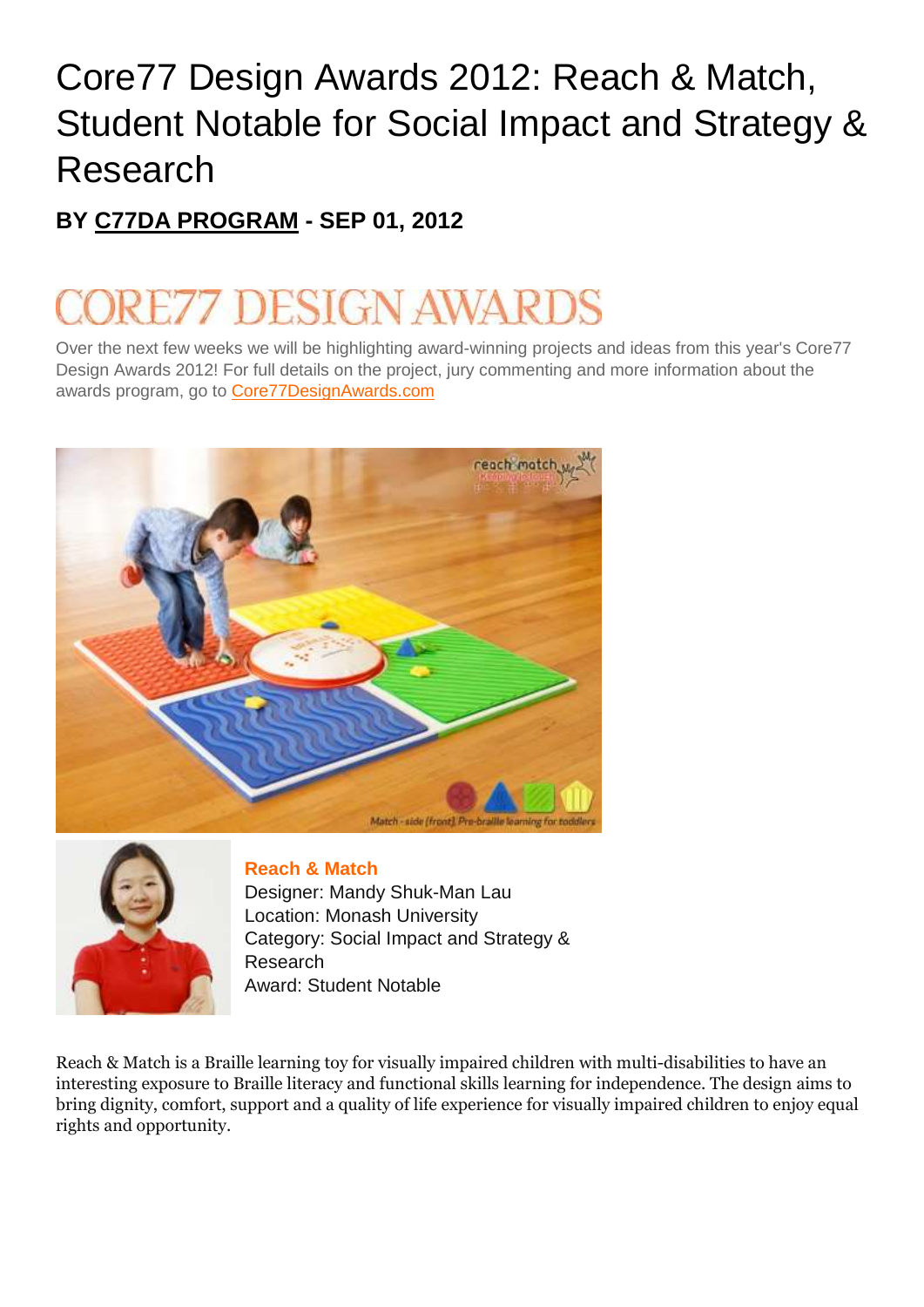

**How did you learn that you had been recognized by the jury?** I watched the nline video announcement of the winners. It was very exciting to hear the news that my design is recognized.

**What's the latest news or development with your project?** I am working with my university to seek funding opportunity, at the same time; I have been visiting local organization like Vision Australia and Statewide Vision Resource under the early childhood education department, I was happy to receive very good feedback from professionals and parents. From there, I did the most valuable observational research also testing with the young blind children. By having a research and observation based project, and collaborating with professionals, modification and feedback have been received and resulted in a much richer design. My prototype has been displayed in different exhibitions like United Nations ECOSOC Innovation Fair in Geneva and also in other countries, USA and South Africa, etc. Also, I have been collaborating with UNICEF to seek an opportunity for a pilot product testing in South Africa. Fingers crossed! I will be very happy to work with any individual or organization that shares the same goal to design for social impact. I hope the designs will be enjoyed by the blind children in the world that is the reason why R&M is designed into different versions to fit for different areas.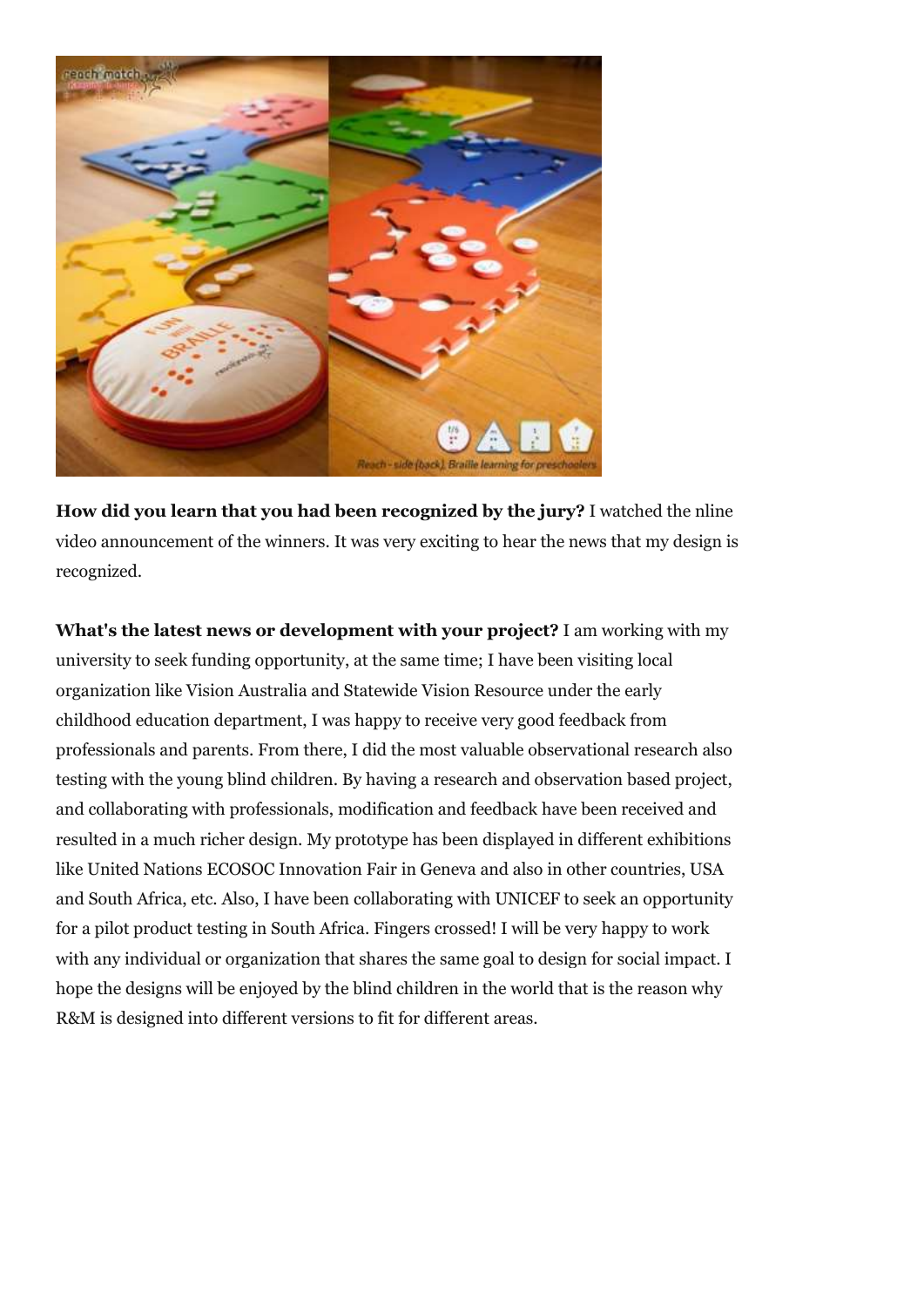

**What is one quick anecdote about your project?** When I first read the pattern formed by the Braille on the plain white paper, the embossed dots mystified me so much. It is how amazing that blind people can read them by feeling the patters of dots. It is also mysterious to me that people could perceive their world by fingertips. However, due to different social reasons like government law, technology advancement and budget constraints, the global decline of braille caused lot of braille students become illiterate. At that moment, I realized that I was incited to embark on an exploration, a journey. I could never imagine that this journey has bought me into another dimension, a different world of consideration and attention. The journey took me to understand what blindness is, the nature of Braille language, the global trend of social and cultural influence on language, the blind children with multi-disabilities, the social, emotional and communicative development in visually impaired children, in a way which was wholly fresh and fascinating to me. On the other hand, I started my sensory exploration to experience each piece of daily detail from a blind person's point of view. I was entirely overwhelmed with this complete new perspective onto blindness.

**What was an "a-ha" moment from this project?** The objective of the project is obvious and direct at the beginning, but during the design development, it opened up to a deep consideration to the design specification, interface and every minute detail. The layers of the information for developing the design would not be possible made without understanding the complexity of early education for the visually impaired. However, observation is the most valuable research for my project; and it helped me select the most appropriate tactile communication options for my design. From observing blind children, I understand the importance of sensory play.The design is directly response to the actual circumstances and needs of the blind children. I am also inspired by my conversations with the Braille teachers, physiotherapists and childhood educators. There were an abundant exchange of ideas and